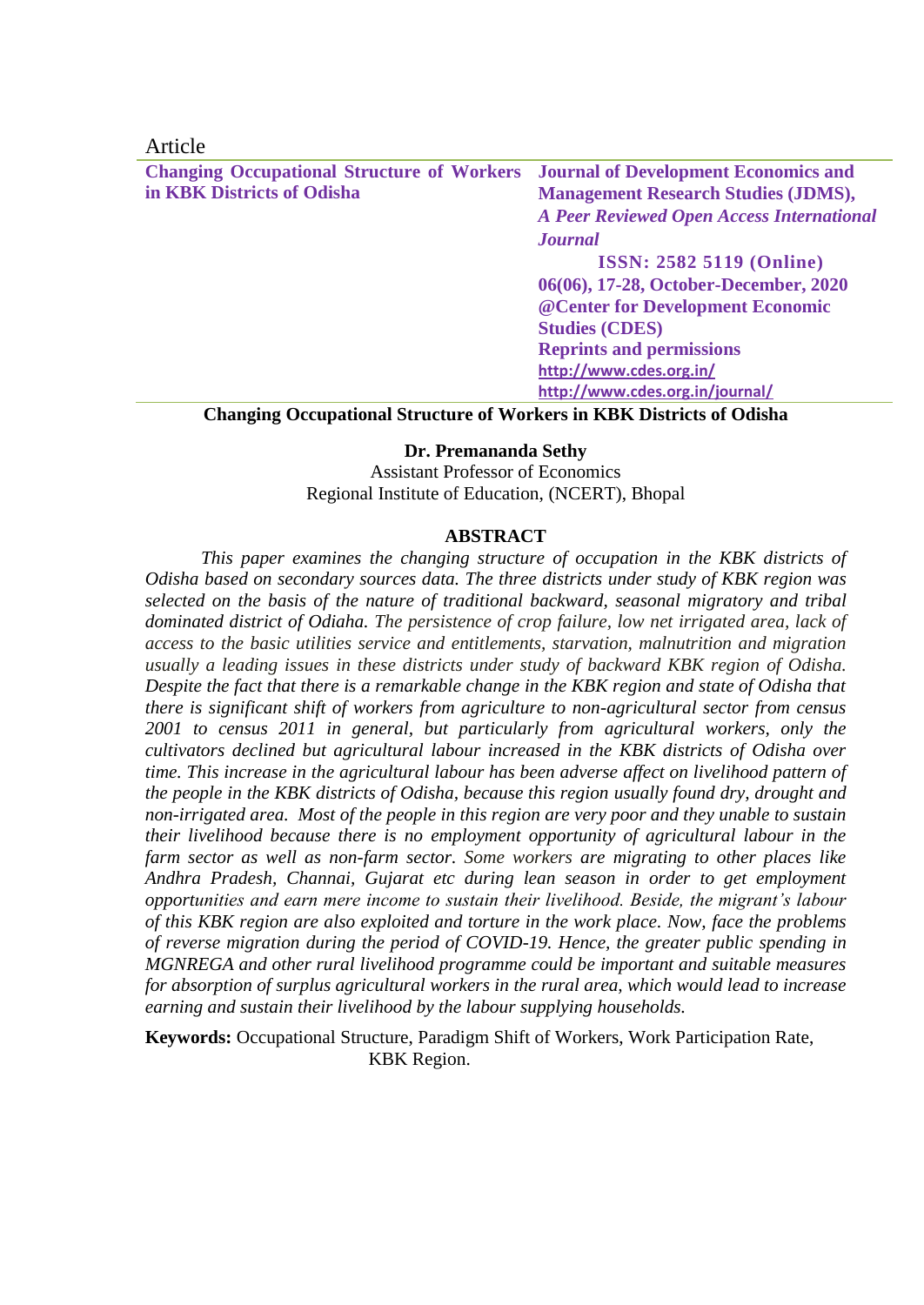#### **1. Introduction**

The development path of rural economy is derived from the shifting of workers from agricultural to non-agricultural sectors. As we know that the workers in the developed countries are generally engaged in the secondary and tertiary sector. However, India is an agricultural county and its most of the people depend on the agricultural activities to sustain their livelihood pattern. But Indian agriculture is based on gamble in monsoon, so there is crops failure as due to draught and flood. Therefore, many workers are underemployed and the face the problem of poverty. The increase in income and employment opportunities is indispensible to achieve the high growth trajectory with equity and social justice in the state economy. But it is also essential for reducing the poverty and unemployment in rural economy. The gainful employment opportunity is an important condition for food security, economic security and sustainable livelihoods. The actual rate of expansion of labour force in the state usually depends on several factors that include growth of population, working age population, labour force participation rates, educational enrolment at higher levels and reduction in school drop-out rates.

### **2. Definition of Occupational Structure and KKB Districts**

 The occupational structure is a study of different working age groups of population under various economic activities, which occupies an important place in the economic and human geography. The occupational structure is indispensible to understand the distribution of workforce in various occupations and its participation in different economic activities. The study of occupational structure provides background knowledge for formulating future development plans. The social and economic development of any region depends on the number of economic activities. Population generally engaged in various occupations as classified below. The workers in economics activities can be classified into three major categories such as (i) primary activities. (agriculture, forestry, hunting, fishing, mining, quarrying etc.); (ii) secondary activities. (manufacturing, construction, power generation etc.); (iii) tertiary activities. (commerce, storage, transport, miscellaneous services etc.). According to Census of India 1981, the working population has been classified into three major groups' viz (i) Main worker; (ii) Marginal worker; (iii) Non- worker. Main workers are those who participated in any economically productive activity for not less than six months during the year preceding the data enumeration, but for marginal workers less than six months during the reference period. Since, there is a large variety of occupations; Census authorities have further classified the main workers into following four categories during 1981viz (i) cultivation; (ii) agricultural labours; (iii) household industry (Manufacturing, processing, service and repairs); (iv) other workers. However, in the Census 1991, again there has been change in classification of workers. The main workers classified into nine industrial categories such as (i) cultivators; (ii) agricultural labors; (iii) livestock and forestry, fishing, hunting, plantation and allied activities; (iv) mining and quarrying; (v) manufacturing, processing and repairs(a. Household industry and b. other than household industry); (vi) construction; (vii) trade and commerce; (viii) transport, storage and communication; (ix) other services. In Census 2001, there has been again change in classification of workers. The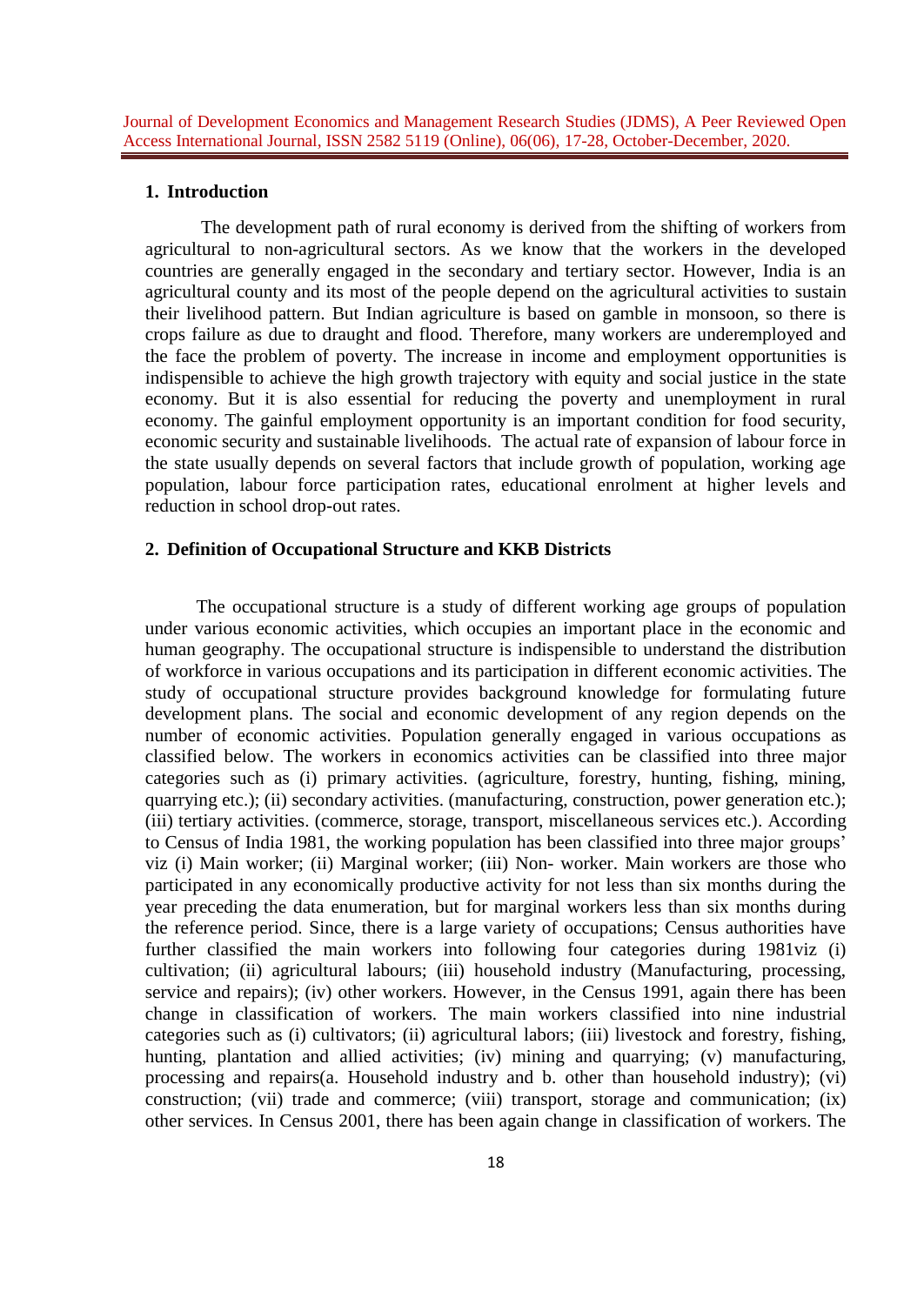main workers classified into four categories such as (i) cultivators; (ii) agricultural labours; (iii) household industries; (iv) other services. For the purpose of simplification, the census 2001 classification of worker has been taken into consideration to analyze the shifting of the workers from agriculture(cultivator plus agricultural workers) to non-agriculture sector(household industries and other workers).

The undivided districts of Kalahandi, Balangir and Koraput are popularly known as KBK districts. Since 1992-93, which have been divided into eight districts  $(2+2+4)$  such as Kalahandi & Nuapada, *Balangir & Subarnapur*, Koraput, Malkangiri, Rayagada and Nabarangpur. As per this study out of eight districts, here three districts have been taken in to consideration such as *Nuapada, Balangir and Rayagada (*NBR) on the basis of scope for the nature of seasonal migration, ex-feudal and tribal dominated respectively in KBK region of Odisha State.

### **3. Review of Literature**

 There are many studies have been examined the changing structure of workers in the Indian economy as suggested by Desai (1971) irrespective the number of person engaged in variety of occupational activities, there could be occupational change if there is a change in their social relationship of the men engaged in the activities to earn their livelihood. The problems of poverty cannot be solved merely by programme for generating new or additional employment but it is necessary to improve the millions who are underemployed (Dantawala, 1973). The existence of unemployment/underemployment is mainly due to higher population growth and deficiency of effective demand for wage employees in case of those selfemployed in agriculture or elsewhere in the economy by absence of opportunity for productive work. The changing structure of employment at the aggregate level for rural households in India and Indonesia was examined without considering the structure of village economy (Chadha, 1994). He empirically tested the "theory of trickledown effect" and it has been found that the evidence on changing structure of the employment for rural household: as a gradual shift from agriculture to non-agricultural activities observed through the NSS survey for periods- 1972-73 (27<sup>th</sup> round; October 1972- Sept, 1973); 1977-79(32<sup>nd</sup> round; july 1977- June 1979); 1983 (38<sup>th</sup> round; January – December, 1988). He also observed that agricultural employment elasticity with respect to output has been declining steadily over time. The increasing pace of mechanisation e.g the increasing use of threshers, hullers, tractors are likely to reduce the demand for labour and consequence adverse affect on agricultural wage rates. There is evidence of declining employment elasticity with respect to output for many sector of Indonesian agriculture during the past decades. So it may be predicted that future expansions in agricultural output would impose a further squeeze on the demand for labour. (Bhalla, 1987, pp-539-42). In the preceding decade of 1970s, when the level of poverty declined, real wages went up, and the share of the workforce engaged in agriculture at last started creeping down (Bhalla, 1997). Since wages in non-agricultural employment have been consistently above wages in agriculture, it was realized that a part of the significant decline in rural poverty was also related to the opening up of opportunities for non-farm work. In the 1990s, India taken as a whole, such opportunities collapsed over the time periods, the timing of the decline in the share of workforce engaged in rural non-farm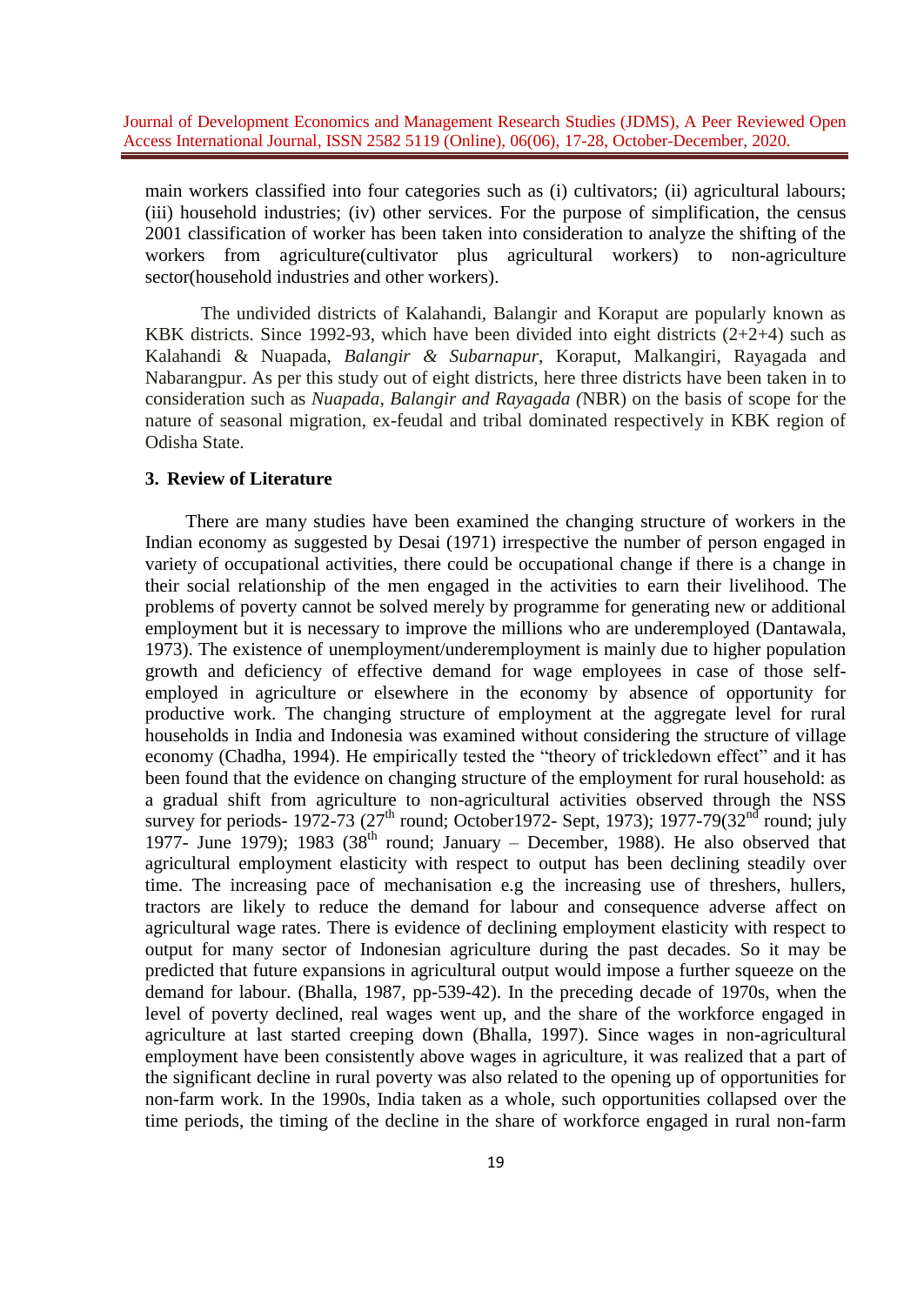activities exactly matches with the timing of the rise in rural poverty. Real wage rates in agriculture even in the most recent period are still inversely related to poverty in most states and directly related to the availability of non-farm employment.

 At the all India level, the secondary sector absorbed less worker compared to the primary and tertiary sector(Kumar and et al; 1995), and it is found that the agricultural sector show a decline in the rural areas where as change was positive in urban areas. The scarcity of agricultural labourers faced by the employers is due to availability of non-farm job opportunities and public works started by the government and also invest the labourers with bargaining capacity (Kajale, 1999). The non-farm employment is caused by the pull factors and the push factors (Sarap, 2003). In case of the former the labour force will be absorbed in the gainful activities and their meager income available growth of certain NFA, which is due to expansion of development expenditure by the State. As per NSSO  $5<sup>th</sup>$  Round Report, 19.02 percent of rural workers in Orissa were engaged rural non-farm activities (RNFA) in comparison to that of 21.60 percent at all India level. In the dry village a relatively higher percentages of labour as well as marginal and small farmers are engaged in non-farm activities. They were engaged in a variety of activities inside as well as outside of the villages. However, the income earned from different non-farm activities excluding these services sector was very low. As such employment in this sector provided some relief to the households. Services sector made the major contribution to the total Non-farm employment and the role of the state was quite significant in generally these Non-farm incomes. The educational level has significant impact in the choice of non-agricultural employment especially in service and regular employment in rural Andhra Pradesh .There is significant increase in weekly wage rate of non-agricultural workers as educational level increases. But no significant increase in wage rates in case of casual labor (Reddy and Kumar; 2006).

In the first quinquennium of the  $21<sup>st</sup>$  century, during the period between 2000 and 2005 show a sharp acceleration in workforce growth and observe a slowdown in the rate of growth of labour productivity across most sectors and in the economy as a whole and a slowdown in real wage growth in rural India (Sunderam, 2007). There is a noticeable shift from farm to non-farm employment has been taken place in the post-globalisation era (Roli Mishra, 2010). The author have been taken one important hypothesis that there is a visible shift from rural farm to rural non-farm employment in the post-reform phase(1993-94 to 2007-08). The main findings of this study are as follows: (i) There has been growth in rural non-farm employment in post-reform period especially during the phases of agrarian crisis; (ii) The rural males have gained more than their female counterparts during the growth of non-farm employment. The work participation in primary and secondary occupation witnessed decreasing trend among schedule caste. The high percentage of schedule caste population engaged in primary occupation due to high rate of female participation in rural areas(Tilekar;2011). The distress push factors have been predominant in driving workers to non-farm employment in Utter Pradesh(Sharad Ranjan, 2011). On the basis of study of above literature it has been observed that the trend of the occupational structure is changing over time and they studies till the end of time 2000, but no study is found in the KBK district of Odisha, hence here an attempt has been made to study and examine the following objectives.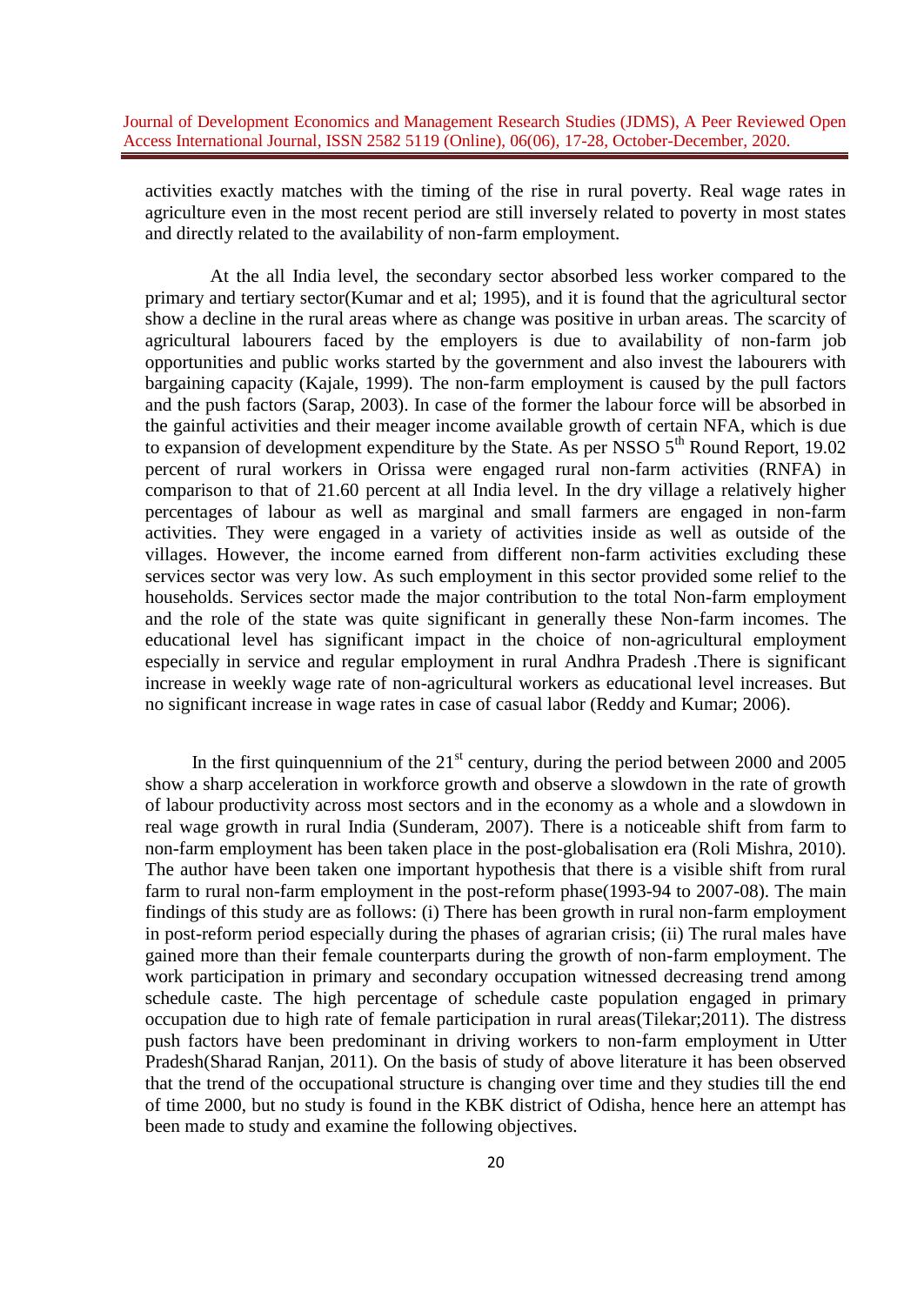### **4. Objective of the Study**

- **1.** To study the current status of occupational structure in the KBK districts of Odisha in census 2011.
- **2.** To examine the changing occupational structure in the KBK districts of Odisha over different time from Census 2001to 2011.
- **3.** To understand the workforce participation rate (WPR) in the districts under study of KBK districts of Odisha State.

## **5. Hypothesis**

- 1. There is no significant change in the occupational structure in the state of Odisha.
- 2. There is no significant change in the occupational structure in the backward KBK districts of Odisha.

## **6. Database and Methodology**

This study is based on secondary sources of data or information to identify status and analyses the changing occupational structure at the KBK districts, region and state level. The secondary data are collected from Census Office. Also various reports of organizations, books, journals, newspaper etc are used for analysis. Secondary data have been collected from different government publications such as Statistical Abstracts, Economic Surveys, Primary Census Abstract-2001 & 2011, District Census Handbook-2001 and District Statistical Handbook etc.

The main purpose of this study is to find out any change in the development of the rural economy in general and in particular to assess the magnitude of changes in occupational structure in the KBK Districts of Odisha even after the implementation of the NRGEA scheme. In order to accomplish these tasks, here the methods of suitable advance econometrics tool and techniques like time series data and ANOVA been used to measure the change in occupational structure and its analysis.

# **7. Results and Discussion**

 The result and discussion on the changing occupational structure has been made the comparative analysis of the State of Odisha with All India Level as well as among the different characteristics of the districts of KBK region in term of current status of employment, workforce participation rate(WPR), occupational distribution of workers and changing occupational structure.

## **7.1 Status of Workforce Participation Rate in KBK District of Odisha**

 As per the NSS data, the rate of unemployment in the state of Odisha has fallen lately from the  $61<sup>st</sup>$  round (July 2004- June 2005) to the  $68<sup>th</sup>$  round (July 2009- June 2010)(Economic survey, 2014). As per the Primary Census Abstract, 2011, it is observed that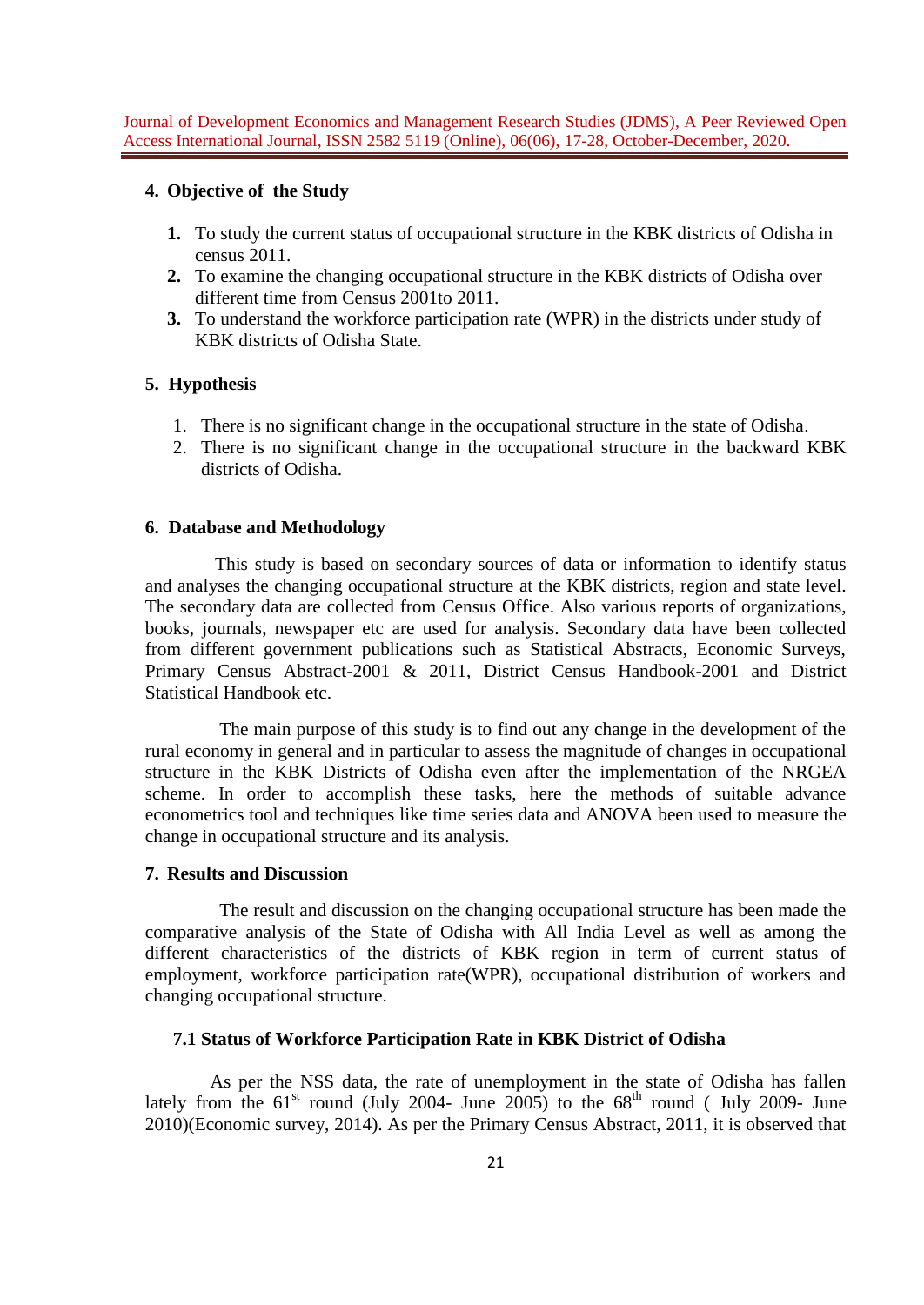the workforce participation rate(WPR) of Odisha is higher than that of All India level. The WPR in KBK region in 2011 is 48.06% which is higher than 41.79% at the state level So far as the KBK districts under study is concerned, one notices increase in all the districts of the region over time, but the highest WPR is found as 50.04% in the district of Nuapada, as compared to lowest as 43.07% in the ex-feudal district of Balangir in 2011. This is also found higher than that of the KBK region as well as the state (see fig-1give below).



**7.2 Changing Occupational Structure of Workers in Odisha** 

 Here an attempt has been made to examine the current status of occupational distribution of workers (including the sum of both main and marginal) in terms of cultivators, agricultural labour, household's industries worker and other workers in the KBK Districts of Odisha as well as All India level. Also, a comparative study of the changing occupational structure in the state and national level as well as the KBK districts and region of Odisha can be examined from the Table-1 given below. It is observed that the percentage of cultivator and household industries worker have declined in both state as well as national level, but this decline in Odisha is marginally less than that of All India level. This decline is compensated by relatively increase in agricultural labour and other workers, but this increase in Odisha is found marginally less than that of All India level over the period of time from census 2001 to 2011(See Fig-2). Together considering cultivators and agricultural labor, it is observed that there is decline of agricultural workers in Odisha from 64.8% in 2001 to 61.81% in 2011. The same pattern is also noticed at All India level as decline from 58.2% in 2001 to 54.6% in 2011.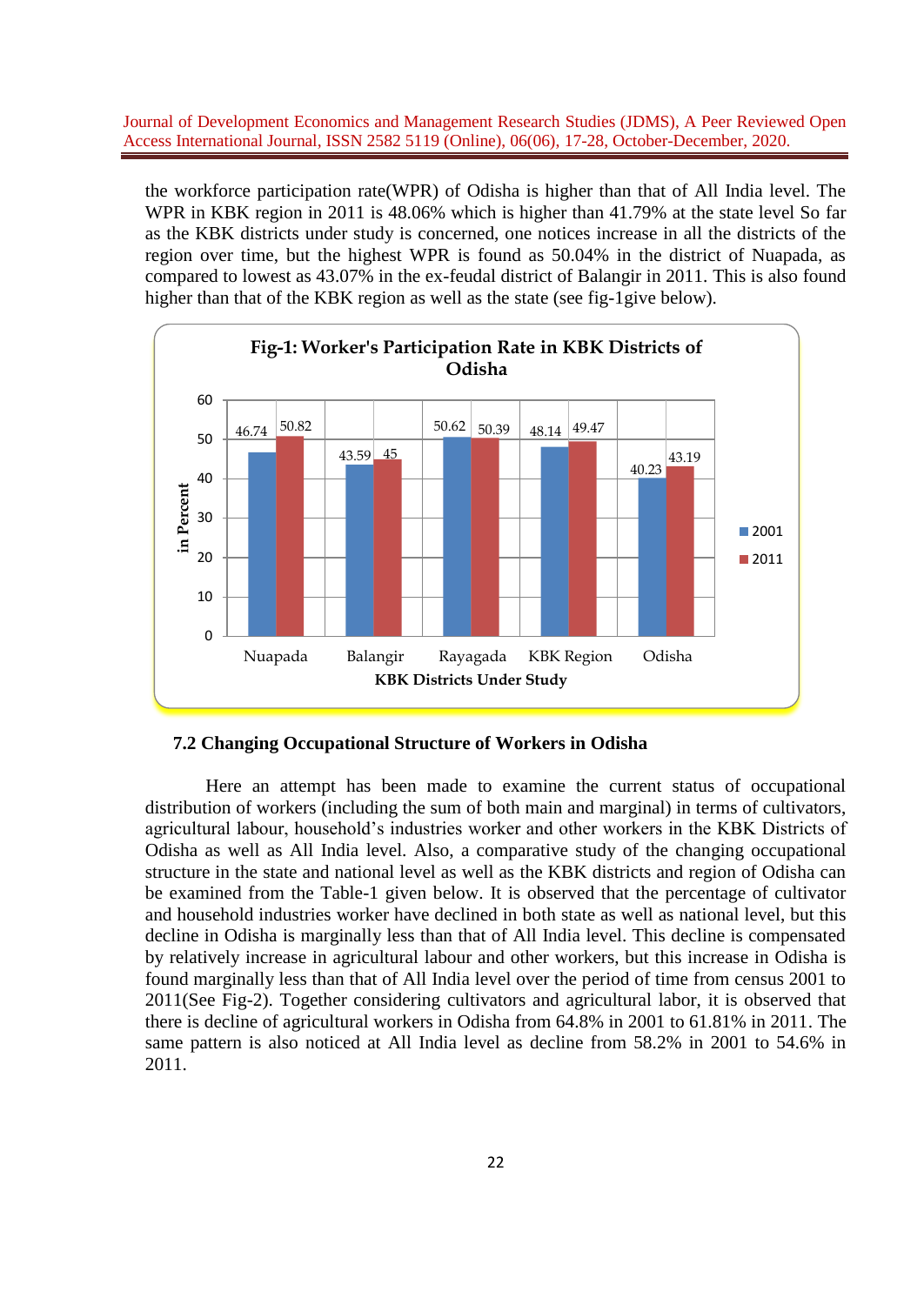| Table 1                                                                             |
|-------------------------------------------------------------------------------------|
| Proportion of Occupational Distribution of Workers (Rural + Urban) to Total Workers |
| in KBK Districts of Odisha in 2001 & 2011                                           |

|                  |                      |       |              | $%$ Of |            | $%$ of |                      |       |
|------------------|----------------------|-------|--------------|--------|------------|--------|----------------------|-------|
| Districts/       | $%$ of<br>Cultivator |       | Agricultural |        | Household  |        | $%$ of               |       |
| Region/State/    |                      |       | Labour       |        | Industries |        | <b>Other Workers</b> |       |
| India            | 2001                 | 2011  | 2001         | 2011   | 2001       | 2011   | 2001                 | 2011  |
| Kalahandi        | 29.63                | 19.28 | 50.33        | 58.08  | 2.87       | 2.45   | 17.17                | 20.18 |
| Nuapada          | 34.1                 | 31    | 46.28        | 49.06  | 2.94       | 2.83   | 16.68                | 17.11 |
| <b>Bolangir</b>  | 31.03                | 23.11 | 40.06        | 45.3   | 4.3        | 3.98   | 24.61                | 27.61 |
| Sonepur          | 32.69                | 25.82 | 44.57        | 48.63  | 6.81       | 6.54   | 15.92                | 19.01 |
| Koraput          | 32.42                | 29.88 | 40.22        | 41.91  | 2.04       | 2.08   | 25.32                | 26.13 |
| Malkanagir       | 57.34                | 48.69 | 25.91        | 34.23  | 2.5        | 2.49   | 14.24                | 14.59 |
| Rayagada         | 29.1                 | 21.25 | 46.06        | 53.13  | 1.9        | 2.13   | 22.94                | 23.49 |
| Nabarangapur     | 30.77                | 28.33 | 52.3         | 53.82  | 2.22       | 2.36   | 14.7                 | 15.49 |
| <b>Total KBK</b> | 33                   | 26.79 | 44.24        | 48.87  | 3.01       | 2.92   | 19.75                | 21.42 |
| Odisha           | 29.75                | 23.4  | 35.02        | 38.42  | 4.91       | 4.46   | 30.32                | 33.72 |
| All India        | 31.7                 | 24.64 | 26.5         | 29.96  | 4.2        | 3.81   | 37.6                 | 41.6  |

Source: Primary Census Abstract, 2001 & 2011

 As per ANOVA Table-2 it is noticed that there is significant change between Census 2001 to Census 2011 in Odisha, but no significant variation among the distributions of workers at 5% level. The same pattern of observation is also found at national level. The same pattern of observation is also found in rural area. Further, the percentage of agricultural labour(43.82%) is found highest in rural Odisha followed by cultivators(26.68%), other workers(25.12%) and household industries(4.36%) workers. Thus, in agricultural sector together constituted 70.50% of rural labour( cultivator and agricultural labour) in Odisha, compared to 72.28% at All India level.

### 7.3 **Changing Occupational Structure in the KBK Region of Odisha**

 The changing occupational structure of the workers in term of cultivators, agricultural labour, household industries workers and others workers in the KBK districts, region and the State of Odisha can be examined from Table-1 presented above. As per the Census data, it has been observed that on the one hand, the percentage share of cultivator to total worker has declined from 33.00% in 2001 to 26.79% in 2011 in the KBK region, in contrast to the decline from 29.75% to 23.40% in the state over time. On the other hand the share of agricultural worker increased from 44.24% to 48.87% and from 35.02% to 38.42% in the region and state respectively over the same period of time(See Fig-2). Together workers dependent on Agricultural sector (cultivators and agricultural workers) declined from 77.24% in 2001 to 75.66% in 2011 in the KBK region, while it declined from 64.7% to 61.8% in the state of Odisha over the same period of time. This implies that non-agricultural workers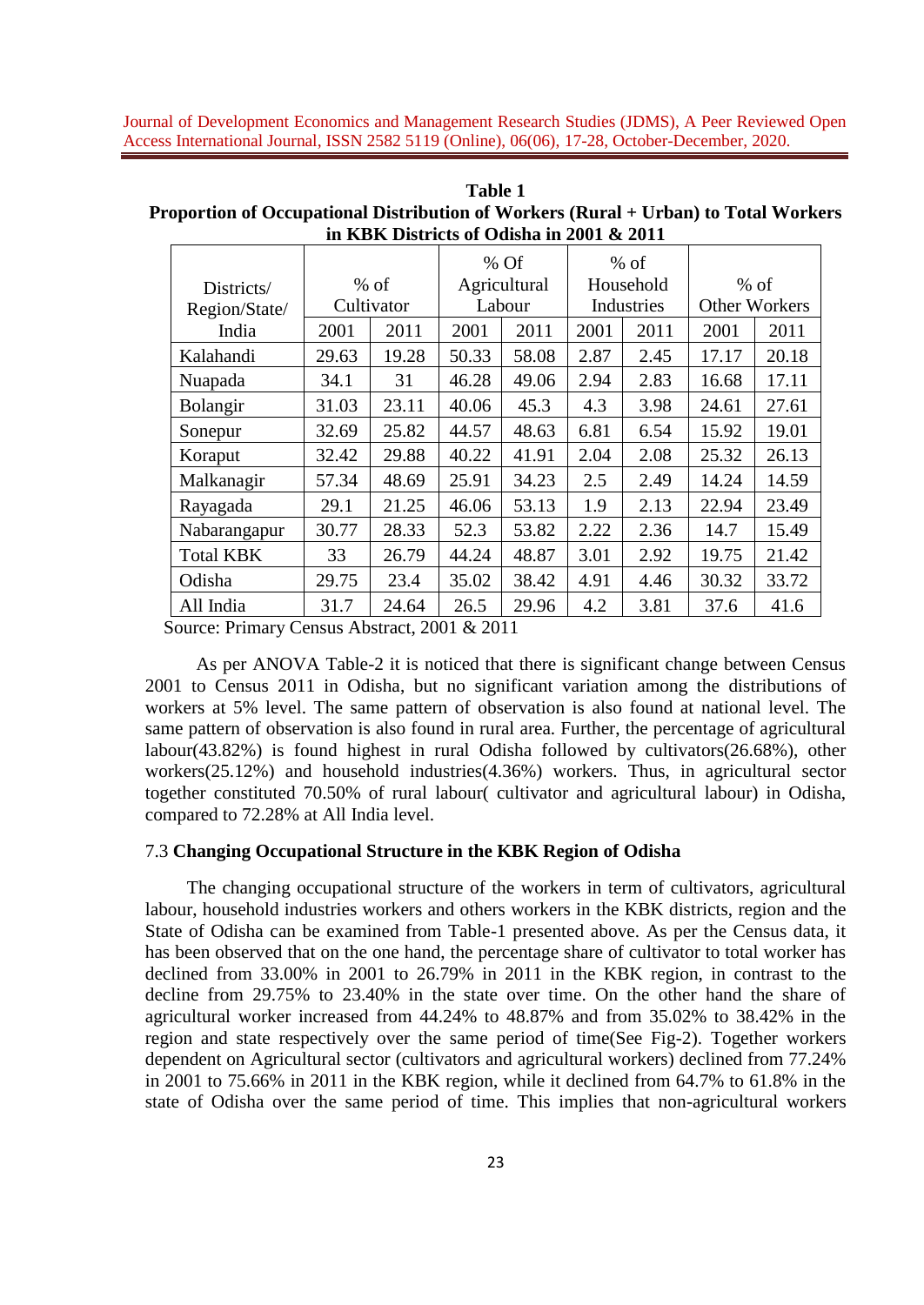increased over time. Hence there is shifting of workers from agricultural to non-agricultural sectors.

### 7.4 **Changing Occupational Structure in the KBK Districts of Odisha**

 So far as the districts under study are concerned, the proportion of cultivators has declined in all the districts under study, but increase in agricultural labour over the same period of time. However, the proportion of cultivators is found highest as 30.00% in the western district of Nuapada as compared to lowest as 21.25% in the southern tribal dominated district of Rayagada. Similarly, the highest proportion of agricultural labour is found as 53.13% in the southern district of Rayagada in 2011 as compared to lowest as 45.30% in the ex-feudal district of Balangir(See Fig-2). The highest proportion of agricultural labour to total worker in the district of Rayagada is also higher than that of the region as well the state. As per ANOVA results, it is observed that there is no significance percentage variation in cultivation between difference districts, region-state and over time, but only significance difference is found in case of agricultural labour and others workers over time. However, the percentage various of household industries workers is found significance difference between KBK Region and Odisha State over time, not significance except between KBK districts at 5% level.



 One can examine the percentage variation of agriculture and non-agriculture workers in the KBK districts, Region and Odisha over time from the Table-2 given below.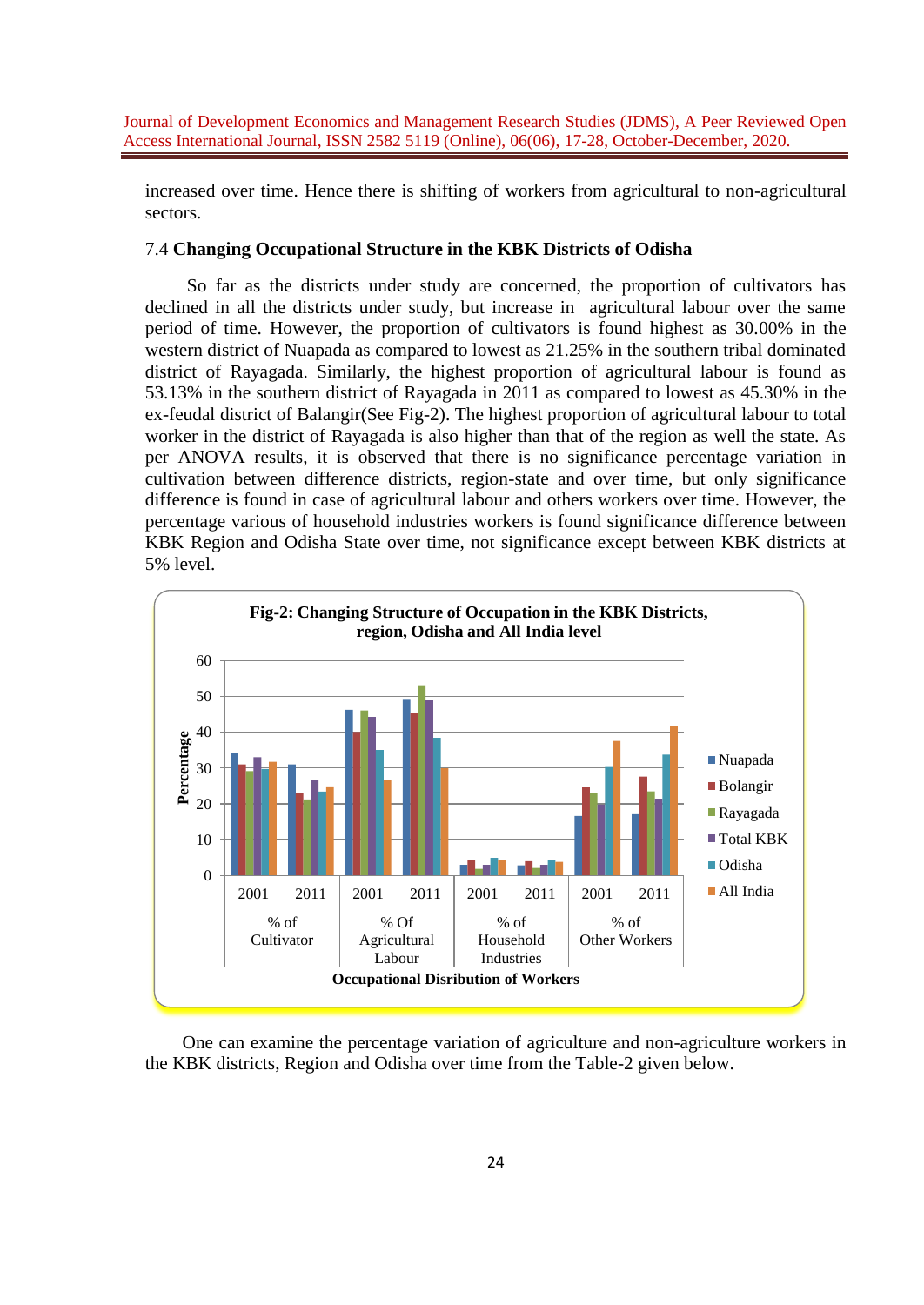#### **Table 2**

# **ANOVA for Percentage Variation of Agricultural and Non-agricultural Workers in KBK Districts, Region of Odisha over time**

| Aliova. I WO-Factor Without Replication Agricultural Sector Workers III RDR<br>Districts) |          |              |          |                  |           |          |  |  |  |  |  |
|-------------------------------------------------------------------------------------------|----------|--------------|----------|------------------|-----------|----------|--|--|--|--|--|
| Source of Variation                                                                       | SS       | df           | MS       | $\overline{F}$   | P-value   | F crit   |  |  |  |  |  |
| District-wise                                                                             | 81.59816 | 7            | 11.65688 | 78.7049          | 4.02E-06  | 3.787044 |  |  |  |  |  |
| Census-wise                                                                               | 1.991627 | $\mathbf{1}$ | 1.991627 | 13.44706         | 0.007996  | 5.591448 |  |  |  |  |  |
| Error                                                                                     | 1.036761 | 7            | 0.148109 |                  |           |          |  |  |  |  |  |
|                                                                                           |          |              |          |                  |           |          |  |  |  |  |  |
| Total                                                                                     | 84.62655 | 15           |          |                  |           |          |  |  |  |  |  |
| Anova: Two-Factor Without Replication(Agricultural sector workers in KBK Region           |          |              |          |                  |           |          |  |  |  |  |  |
| and Odisha)                                                                               |          |              |          |                  |           |          |  |  |  |  |  |
| Source of Variation                                                                       | SS       | df           | MS       | $\boldsymbol{F}$ | P-value   | F crit   |  |  |  |  |  |
| Region-State wise                                                                         | 43.26351 | $\mathbf{1}$ | 43.26351 | 368.8082         | 0.03312   | 161.4476 |  |  |  |  |  |
| Census wise                                                                               | 1.282556 | $\mathbf{1}$ | 1.282556 | 10.9334          | 0.186964  | 161.4476 |  |  |  |  |  |
| Error                                                                                     | 0.117306 | $\mathbf{1}$ | 0.117306 |                  |           |          |  |  |  |  |  |
|                                                                                           |          |              |          |                  |           |          |  |  |  |  |  |
| Total                                                                                     | 44.66337 | 3            |          |                  |           |          |  |  |  |  |  |
| Anova: Two-Factor Without Replication(Non-Agricultural workers in KBK Districts)          |          |              |          |                  |           |          |  |  |  |  |  |
| Source of Variation                                                                       | SS       | df           | MS       | $\overline{F}$   | P-value   | F crit   |  |  |  |  |  |
| District-wise                                                                             | 81.65632 | 7            | 11.66519 | 79.01727         | 3.97E-06  | 3.787044 |  |  |  |  |  |
| Census-wise                                                                               | 1.998689 | $\mathbf{1}$ | 1.998689 | 13.53865         | 0.007865  | 5.591448 |  |  |  |  |  |
| Error                                                                                     | 1.033398 | 7            | 0.147628 |                  |           |          |  |  |  |  |  |
|                                                                                           |          |              |          |                  |           |          |  |  |  |  |  |
| Total                                                                                     | 84.68841 | 15           |          |                  |           |          |  |  |  |  |  |
| Anova: Two-Factor Without Replication(Non- agricultural workers in KBK region and         |          |              |          |                  |           |          |  |  |  |  |  |
| Odisha)                                                                                   |          |              |          |                  |           |          |  |  |  |  |  |
| Source of Variation                                                                       | SS       | df           | MS       | $\boldsymbol{F}$ | $P-value$ | F crit   |  |  |  |  |  |
| Region-State wise                                                                         | 43.26351 | $\mathbf{1}$ | 43.26351 | 368.8082         | 0.03312   | 161.4476 |  |  |  |  |  |
| Census wise                                                                               | 1.282556 | $\mathbf{1}$ | 1.282556 | 10.9334          | 0.186964  | 161.4476 |  |  |  |  |  |
| Error                                                                                     | 0.117306 | $\mathbf{1}$ | 0.117306 |                  |           |          |  |  |  |  |  |
|                                                                                           |          |              |          |                  |           |          |  |  |  |  |  |
| Total                                                                                     | 44.66337 | 3            |          |                  |           |          |  |  |  |  |  |

Anova: Two-Factor Without Replication(Agricultural Sector Workers in KBK

 From the Table-2 given above, it is observed that there is significance difference in the decline percentage of agricultural workers (cultivators plus agricultural labour) from census 2001 to 2011. Also, there is significance difference in the increase percentage of nonagricultural workers (household industries plus other workers) from census 2001 to 2011. This is a remarkable change in the KBK region and state of Odisha that there is significant shift of workers from agriculture to non-agricultural sector from census 2001 to census 2011 in general. But in particular within non-agricultural sector workers, it is found that only other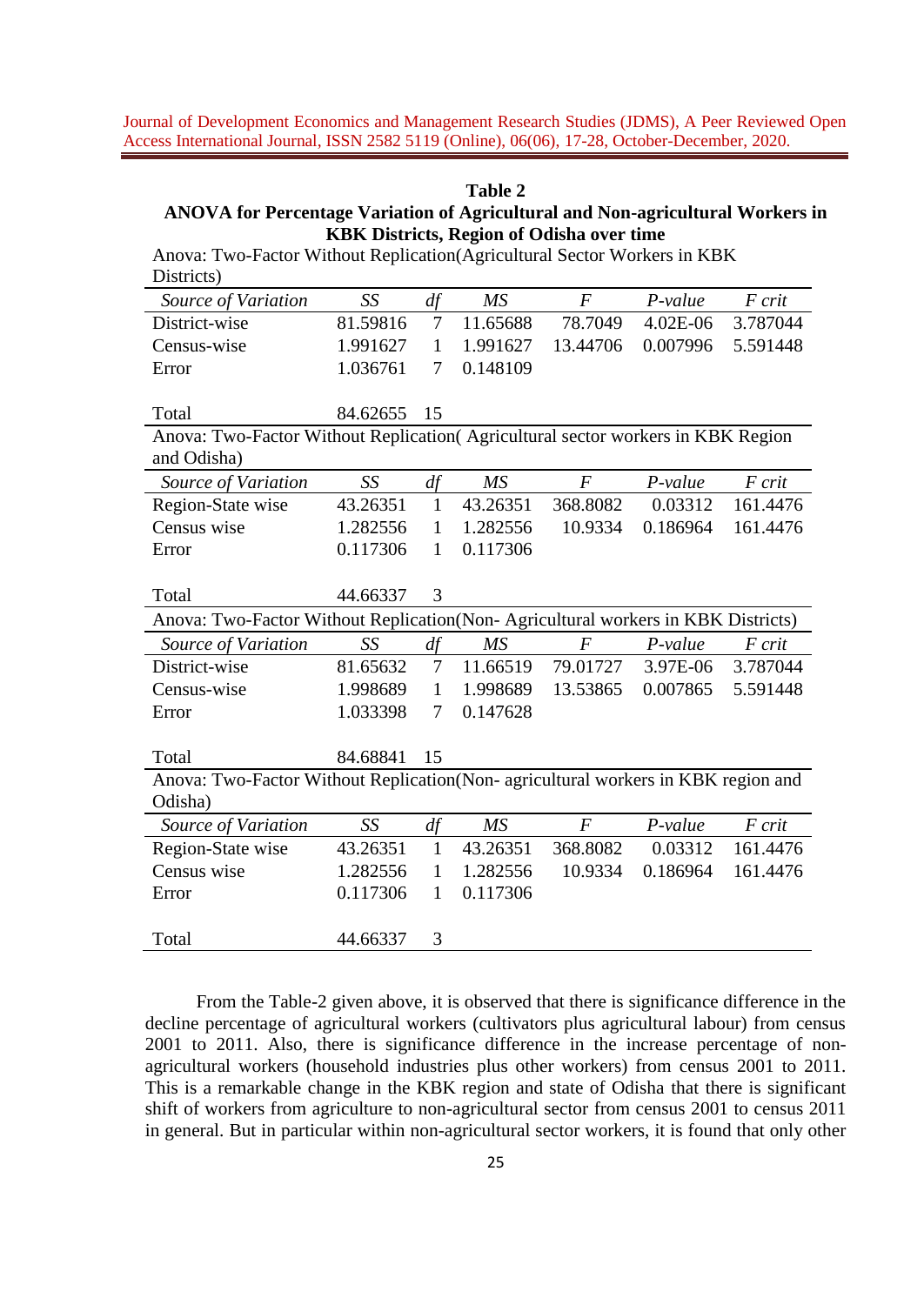workers has been increased but household industries workers declined in the KBK districts of Odisha from census 2001 to 2011. Similarly, within the agricultural sector workers, only the cultivators declined but agricultural labour increased in the KBK districts of Odisha over time. This increase in the agricultural labour has been adverse affect on livelihood pattern of the people in the KBK districts of Odisha, because this region is dry, drought area and nonirrigated facilities. Most of the people in this region are very poor and they unable to sustain their livelihood because there is no employment opportunities of agricultural in the farm sector. As a result, large proportions of the rural poor and tribal in particular face severe food insecurity and depend on forests for their livelihood and subsistence. Some workers are migrating to other places like Andhra Pradesh, Chanai, Gujarat etc during lean season in order to employment and earn mere income to sustain their livelihood. Beside, the migrants of this KBK region are also exploited and torture in the work place. Therefore, the state intervention should be required to provide an alternative employment opportunity in the drought region.

On the basis of above results and discussion it is noticed that the structure of occupation has been changing more or less in the KBK districts of Odisha. It has also been discussed that the growth of agricultural labour has been increased due to the unprecedented growth rate of population, poverty and unemployment in rural India. However, the unplanned spread of mechanisation threatens not only to accentuate the inequalities, but also to reduce employment opportunities. The combined effect of agrarian crisis in the backdrop of globalisation and greater use of mechanisation of agriculture has reduced demand for labour per unit of output in the rural areas. Further, there has been reduction in government expenditure and investment in the agricultural sector, thus reducing employment generation and resulting in a weak multiplier effect. Thus, the poverty and inequalities have emerged as the global challenges in the recent decades. There are two important appropriate strategies which can be adopted for poverty reduction and livelihood – the growth mediated poverty reduction that is through agrarian transformation and the social security. The former has failed in many states of India including Odisha due to agrarian distress and the trickle down has not trickled (Alhuwalia, 1978). In fact the government has initiated a large number of poverty alleviation programmes to increase the standard of living of the rural poor. The existence on mass poverty was acknowledged in the beginning of the 1970's, when "trickle down effect" of growth was lost in many countries. The Liwisian two-sector model of labour deployment and industrial development was accepted as real answer to solve the problem of unemployment and underemployment. The evidence of increasing poverty and income inequalities led to growth philosophy in every country. So that the growth-with-equity & justice" became a major policy issues in 1970's(Chadha, 1994). In this context, the process of the term "de-agrarianisation" is an important strategy for poverty reduction (Bryceson 1996). The later has succeeded in poverty reduction, especially in Kerala. The major factor behind the success in Kerala has been credited to her institutional efficiency ( Kanan, 2010). According to R.S Rao(1984), in view of the limited capacity of agriculture to provide employment, what could be the course of action by agricultural labour? Should they migrate to towns in search of jobs to regions of low penetration of capital? Penetration of capital had given rise to a greater perception to migration in States like Punjab which has a relatively high income and high employment while in the case of Orissa, in spite of low income and low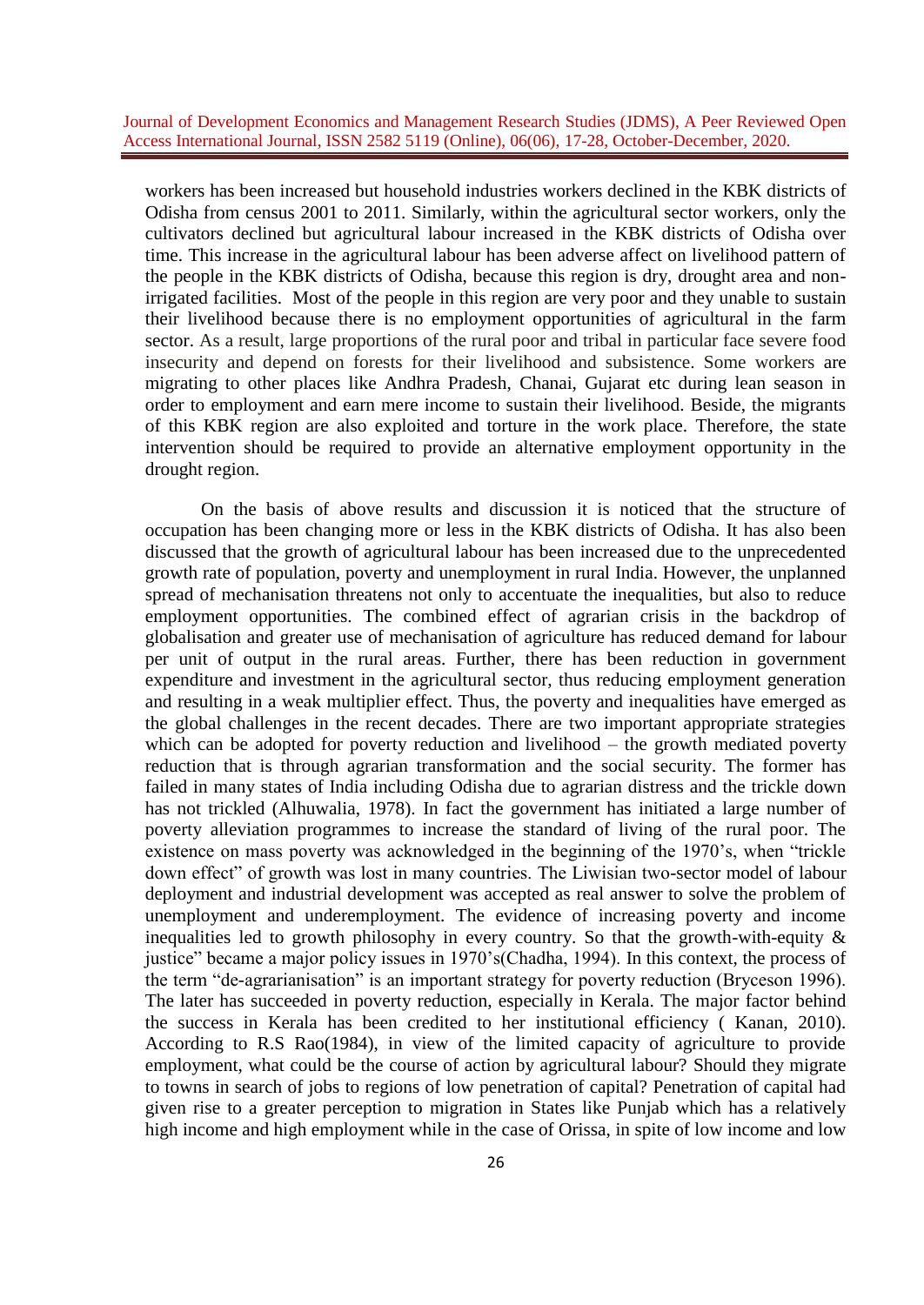employment, the perception or willingness to migrate is low. Thus, demographic factors also lead to some rural discontentment as the pressures of overpopulation either would make the labourers to migrate to other areas, which perhaps they are not willing to do, and if they stay back in the village, the employment poses a serious problem for their sustenance in the village. Therefore, apart from green revolution, the demographic pressure may also be a causative factor to agrarian movements.

### **8. Conclusion**

 Despite the fact that there is a remarkable change in the KBK region and state of Odisha that there is significant shift of workers from agriculture to non-agricultural sector from census 2001 to census 2011 in general. But in particular, from the non-agricultural workers, it is found that only other workers has been increased but household industries workers declined in the KBK districts of Odisha from census 2001 to 2011. Similarly, from the agricultural workers, only the cultivators declined but agricultural labour increased in the KBK districts of Odisha over time. This increase in the agricultural labour has been adverse affect on livelihood pattern of the people in the KBK districts of Odisha, because this region is dry, drought area and non-irrigated facilities. The occupational structures in the KBK districts are similar to that of the state of Odisha, though with high WPR in the districts under study. Most of the people in this region are very poor and they unable to sustain their livelihood because there is no employment opportunity of agricultural labour in the farm sector as well as non-farm sector. As a result, large proportions of the rural poor and tribal in particular face severe food insecurity and depend on forests for their livelihood and subsistence. Some workers are migrating to other places like Andhra Pradesh, Chanai, Gujarat etc during lean season in order to get employment opportunities and earn mere income to sustain their livelihood. Beside, the migrant's labour of this KBK region exploited and torture in the work place. Also, at present, they face the problems of reverse migration during the period of COVID-19. Therefore, the state intervention should be required to provide an alternative employment opportunity in the drought region. Hence, the greater public spending in MGNREGA and other rural livelihood programme could be important and suitable measures for absorption of surplus rural and agricultural workers in the rural area, which would lead to increase income earning and sustain their livelihood by the labour supplying households.

### **References**

Bhalla,S., (1997): "Liberalisation, Rural Labour Markets and the Mobilisation of Farm Workers: The Haryana Story in an All-India Context" paper presented at the Workshop on Rural Labour Relations in India, held at the London School of Economics on  $19<sup>th</sup>$  and  $20<sup>th</sup>$ June 1997 and published by India Research Press, New Delhi-110029.

Chadha, G.K., (1994): "Employment, Earning and Poverty : A Study of Rural India and Indoneasia" An Indo-Dutch Programme(Studies) on Development Alternative (IDPDA)-13, Sage Publication, New Delhi/thousand/Oaks/Londan, pp+194.

Desai I.P., (1971): "Understanding occupational structure" EPW VOL.6 NO.22 May 22, 1971.